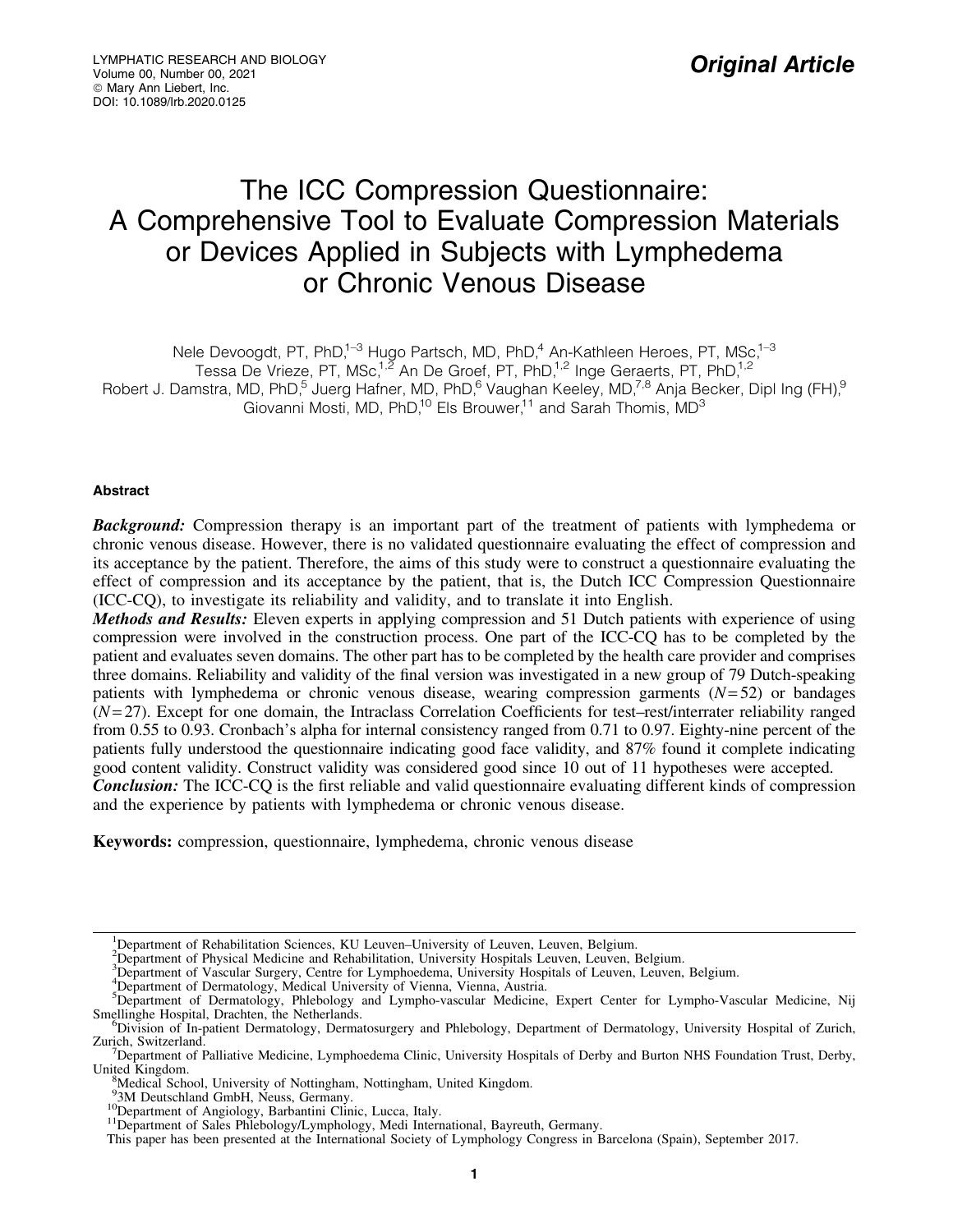#### Introduction

LYMPHEDEMA IS A PATHOLOGICAL CONDITION charac-<br>terized by an abnormal collection of fluid within the interstitium. This may lead to swelling of the limbs, trunk, head/neck, or genitalia.<sup>1</sup> Development of lymphedema has a considerable influence on quality of life. Prevalence rate of chronic lymphedema is estimated at 150 million people worldwide. Chronic venous disease manifests as telangiectasia, reticular veins, and varicose veins. In more advanced disease, there may be edema, skin fibrosis, and ulceration. This is a highly prevalent condition<sup>2</sup> and affects millions of people worldwide.<sup>3</sup>

Compression therapy is the mainstay of lymphedema treatment and of conservative measures in chronic venous disease.<sup>4,5</sup> Compression therapy can be applied as bandages, compression garments and as intermittent pneumatic compression.<sup>1</sup> To evaluate the effect of compression material and systems, often the pressure under the material or system (i.e., interface pressure) is measured. $6$  In addition, quality of life of the subject and disease-related symptoms are evaluated. Lymphedema-specific questionnaires are the upper limb lymphedema-27, $\frac{7}{7}$  Lymphedema Functioning, Disability and Health questionnaire (Lymph-ICF), <sup>8,9</sup> Lymphoedema Quality of Life Tool,<sup>10</sup> Freiburg Life Quality Assessment for patients with lymphedema-l,<sup>11</sup> and Lymphedema Quality of Life Inventory.12 Questionnaires specific to evaluate chronic venous disease are VEINES Quality of Life instrument for chronic venous disorders of the leg.<sup>13,14</sup> Chronic Venous Insufficiency Questionnaire  $(CIVIQ)$ ,<sup>15</sup> Tübingen Questionnaire for measuring Quality of Life in patients with Chronic Venous Insufficiency,<sup>16</sup> Venous Leg Ulcer Quality of Life Questionnaire, $17$  and Wound-Qol.<sup>18</sup> However, none of these questionnaires specifically evaluate the effect of compression therapy and the experience of patients using the compression. Besides the pressure and quality of life and symptoms, it is necessary to evaluate other aspects related to compression, such as the ease of application and removing of compression and the comfort and complications of compression. Previous studies about the effect of compression therapy used a selfdeveloped compression-specific evaluation tool, wherein reliability or validity was not yet investigated.<sup>19–21</sup> To our knowledge, no reliable and valid compression-specific questionnaire exists to assess different aspects of compression materials and devices applied in patients with lymphedema or chronic venous disease.

Therefore, the first aim of our study was to develop an assessment tool to evaluate the effect of different kinds of compression materials and devices applied in patients with lymphedema or chronic venous disease. The second aim was to investigate its reliability and validity. The third aim was to translate the questionnaire into English.

#### Material and Methods

#### Step 1: Development of the Dutch ICC-Compression Questionnaire

The development of the questionnaire was based on input from Dutch patients receiving compression therapy and experts in applying compression therapy. Patients with lymphedema or chronic venous disease and receiving compression therapy were recruited in the Centre for Lymphoedema and Phlebology at the University Hospitals of Leuven. The expert group was composed of individuals with a variety of professions and from different countries. Each version of the questionnaire was corrected based on the remarks from experts and patients on the previous version. A version was considered as final if consensus was reached within the expert group.

# Step 2: Investigation of reliability and validity of the Dutch ICC-Compression Questionnaire

Subjects. A new group of patients was recruited in the Centre for Lymphoedema and Phlebology of the department of Vascular Surgery at the University Hospitals Leuven (Belgium) and in the Lymphology and Phlebology Clinic at Nij Smellinghe Hospital (the Netherlands). Subjects who had planned for a consultation in the hospital were contacted by phone, and the study was explained. Subjects were included if they were wearing compression stockings/garments or bandages for the treatment of lymphedema (primary and secondary) or chronic venous disease (any stage). Subjects <18 years, non-Dutch speaking and unable to fill out questionnaires independently were excluded.

Study procedure. If a subject agreed to participate, the informed consent was sent to the patient, together with four questionnaires. The following questionnaires had to be filled out 24–48 hours before the consultation:

- ICC Compression Questionnaire (ICC-CQ) for patients (ICC-CQ-P).
- A questionnaire for assessing face and content validity for patients (see further).
- Short Form Health Survey-36 (SF-36): a reliable and valid questionnaire to assess health-related quality of life in a general population.<sup>22</sup>
- For subjects with lymphedema of upper or lower limb, the Lymphoedema Functioning Disability and Health questionnaire (Lymph-ICF): a valid and reliable questionnaire for the evaluation of problems in functioning in patients with lymphedema of the lower  $limb<sup>8</sup>$  or the upper limb. $9,23$
- For subjects with chronic venous disease, the CIVIQ: a disease-specific reliable and valid questionnaire to evaluate the health-related quality of life in patients suffering from chronic venous insufficiency.<sup>4</sup>

All participants were asked to wear the compression material or device at the time of the consultation. During the consultation, the subject filled out the ICC-CQ-P a second time. Thereafter, two independent experienced health care providers (providing care during the consultation, such as a vascular surgeon, dermatologist, physical therapist, or nurse) filled out the ICC-CQ for health care providers (ICC-CQ-H). Each health care provider was also asked to fill out the questionnaire for assessing face and content validity for health care providers.

The questionnaire to assess face and content validity of the ICC-CQ-P and ICC-CQ-H contained questions (1) about the understandability of the questions in the different domains; (2) about the clarity of the scoring system; and (3) about the completeness of the questionnaire.

Data analysis. SPSS version 24.0 was used to analyze the quantitative outcomes.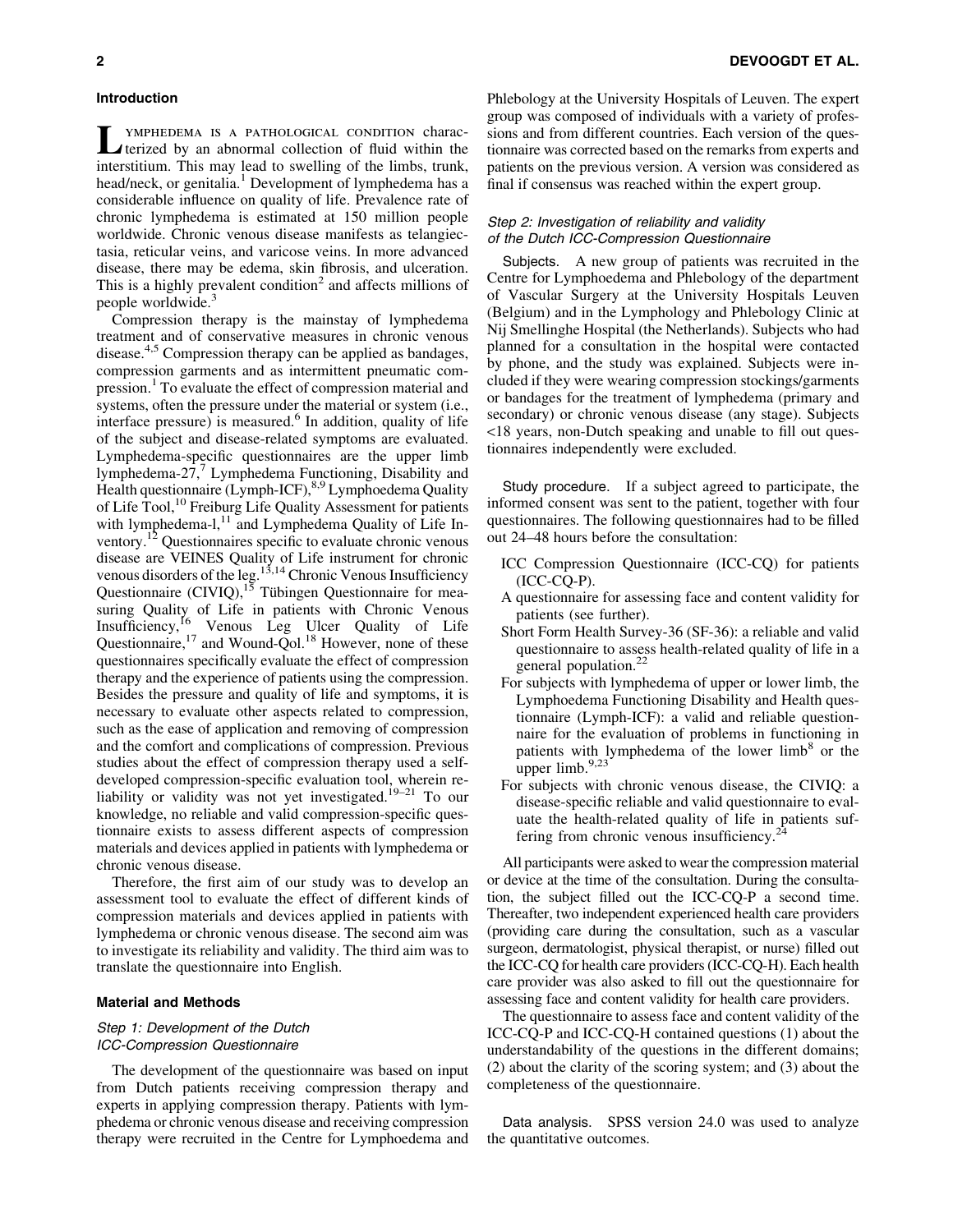Reliability. To investigate test–retest reliability of each domain of the ICC-CQ-P, the Intraclass Correlation Coefficient [ICC 2,1] and its 95% confidence interval was determined. To evaluate interrater reliability of each domain of the ICC-CQ-H, the ICC [1,1] was determined. To evaluate internal consistency for each domain, Cronbach's alpha coefficient was determined. To interpret the magnitude of the within-subjects variation of two scores on the different domains, the standard error of measurement (SEM) was calculated by using the following formula:  $SEM = SD(\sqrt{1 - ICC})$ , where SD was the mean standard deviation of the two ratings.<sup>25</sup> For the domain scores of the ICC-CQ-P, to evaluate clinically important changes, the smallest real difference (SRD) was calculated as follows:  $SRD = 1.96 \times SEM \times \sqrt{2.25}$  To obtain a reference range for the mean difference of the scores of the two test occasions, the 95% SRD was calculated as the mean difference between the two test occasions  $\pm$ SRD.

ICCs, Cronbach's alpha coefficients, and correlation coefficients were interpreted to be weak below 0.40, moderate between 0.40 and 0.74, strong between 0.75 and 0.90, and very strong above  $0.90^{26}$ 

Validity. Face validity, content, and construct validity were examined. It was not possible to examine criterion validity. There is no gold standard for evaluating compression materials and devices.

Face validity was examined by asking the patients and health care providers whether the questions in the different domains of ICC-CQ-P and ICC-CQ-H, respectively, were understandable and whether the scoring system was obvious.

Content validity was examined by analyzing the answers of the patients wearing compression and their health care providers about the comprehensiveness of the questionnaire. In addition, all participants could give additional general remarks. Finally, floor and ceiling effect was investigated for the different domain scores. Floor and ceiling effects were considered to exist if more than 20% of responses reached the lowest or highest possible score.<sup>27</sup> Face and content validity were defined as very good if >90% of the patients found the whole questionnaire understandable and complete and >90% of the domains-scores had no floor or ceiling effect. It was defined as good if the proportion was situated between 75% and 90%, as moderate if the proportion was situated between 40% and 74%, and as weak if the proportion was <40%.

Construct validity is a process in which validity is evaluated in terms of the extent to which a measure correlates with variables in a manner consistent with theory.<sup>28</sup> In the present study, convergent validity is investigated, which is a part of construct validity. The relationship between scores on the different domains of the ICC-CQ and other disease-specific and general quality of life measures was examined. *A priori*, hypotheses were formulated about possible moderate to high correlations coefficients between certain domains of the ICC-CQ-P and domains of (1) the SF-36 for all participants, (2) the CIVIQ for participants with chronic venous disease, and (3) the Lymph-ICF-LL for participants with lower limb lymphedema and the Lymph-ICF-UL for participants with upper limb lymphedema (Table 1). To investigate the relationship between the domains, the Pearson correlation coefficient was used. Since a valid evaluation tool for the fitting of compression and for the skin integrity is missing, construct validity of the ICC-CQ-H was not investigated. Construct validity was defined as ''very good'' if more than 90% of all hypotheses were confirmed, as ''good'' if 75% to 90% of the hypotheses were confirmed, and as ''moderate'' if 40% to 74% of the hypotheses were confirmed.

#### Step 3: Translation of the questionnaire into English

The ICC-CQ was translated into the English language according to established international guidelines described by the World Health Organization.<sup>29,30</sup> Therefore, a sequential approach was applied to translate the Dutch ICC-CQ into English.28,29 This was established in different stages after a standard forward–backward translation process, which has become standard in health status assessments.29,31,32 The Dutch version was translated into English by two individuals working independently. After a consensus meeting, a reconciled translation was developed. Subsequently, a third person translated the reconciled form back into Dutch. An expert committee consisting of a methodologist, the developers, a language professional, and the translators reviewed all reports and produced the final version.

#### Results

#### Step 1: Development of the Dutch ICC-CQ

Figure 1 shows that ICC-CQ has been developed between September 2013 and August 2015. Seven different preliminary versions were developed, and the development was based on input from experts and patients using compression.

The purpose of the ICC-CQ is to evaluate the effect of different kinds of compression materials and systems and its acceptance and experience by the patient. The compression questionnaire is developed to be used for longitudinal comparative studies (see Fig. 2 for the procedure and structure). The target population are patients using compression for different causes and at different locations. As mentioned, the ICC-CQ consists of two questionnaires: ICC-CQ-P has to be filled out by the patients and the ICC-CQ-H by the health care provider. The ICC-CQ, the manual and excel file to calculate the scores can be found on the website of the International Compression Club.

The ICC-CQ-P starts with a general introduction and information about the scoring system (Supplementary Appendix S1). In part 1, the patient has to score his/her physical functioning without wearing compression and has to score the disease-related symptoms before the start of the tested compression. Thereafter, the tested compression is applied. During follow-up (after wearing the compression), the patient has to fill out part 2 of ICC-CQ-P. This part starts with general questions about the patient (5 items). Thereafter seven domains are questioned (Table 2): (1) dosage of compression (3 items), (2) application and removing of compression (4 items), (3) compression and comfort (6 items), (4) complications of compression (12 items), (5) physical functioning in relation to compression (9 items), (6) disease-related symptoms (7 items), and (7) general experience (1 item).

The ICC-CQ-H starts with an introduction about the purpose, structure, and content of the questionnaire (Supplementary Appendix S2). Before the start of the tested compression, in part 1, the health care provider performs a general assessment, that is, general information about the patient,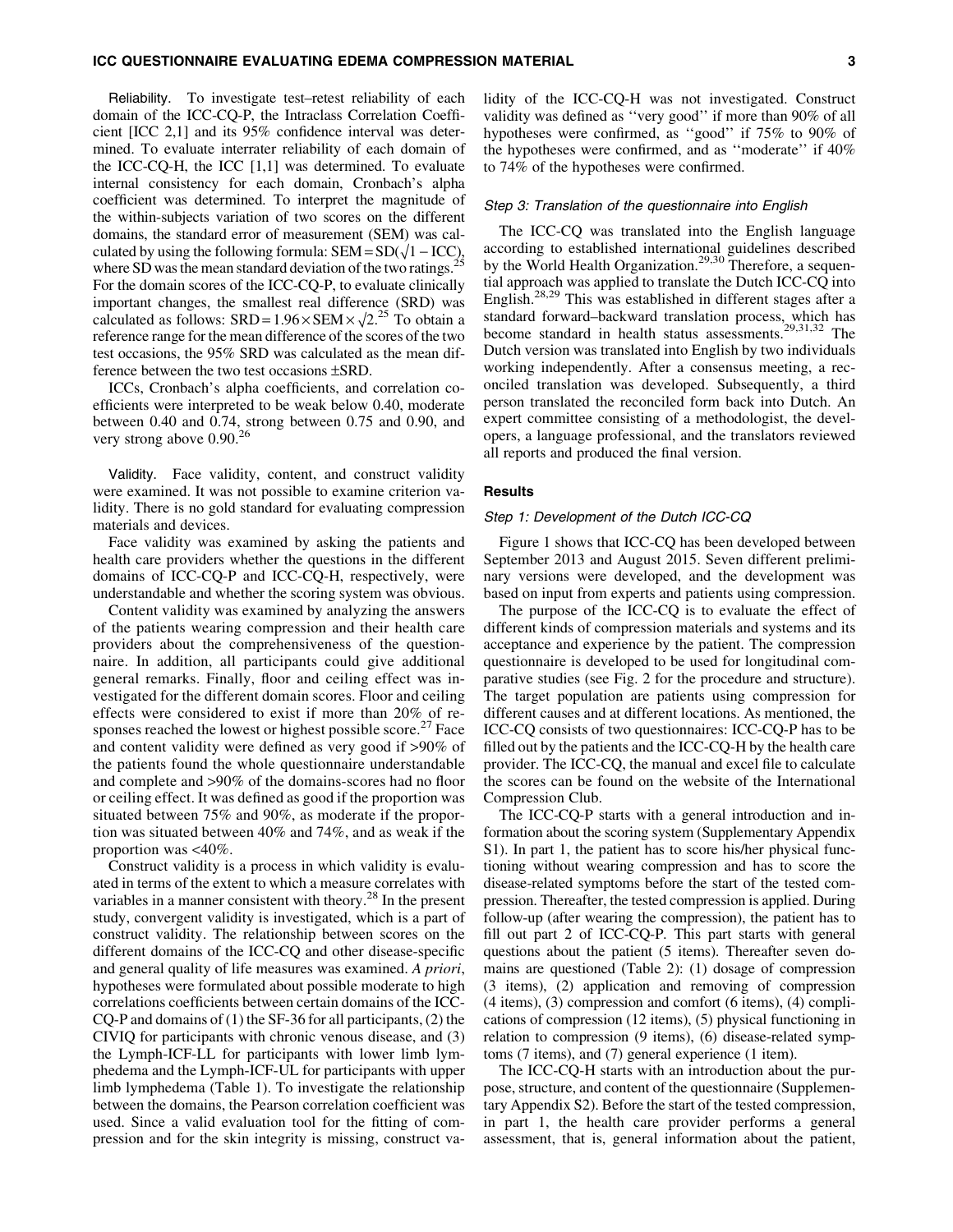Table 1. Hypotheses Regarding Construct Validity of the ICC Compression Questionnaire for Patients

| Hypothesis                                                                                                 | Rationale                                                                                                                                                                                                                                                                                                                                                                                                                                                                                                                                                          | Pearson r (p)          |
|------------------------------------------------------------------------------------------------------------|--------------------------------------------------------------------------------------------------------------------------------------------------------------------------------------------------------------------------------------------------------------------------------------------------------------------------------------------------------------------------------------------------------------------------------------------------------------------------------------------------------------------------------------------------------------------|------------------------|
|                                                                                                            | Considering all correlation coefficients for various domains of ICC-CQ-P and SF-36, moderate to high correlation                                                                                                                                                                                                                                                                                                                                                                                                                                                   |                        |
| coefficients would occur for:<br>1. ICC-CQ-P "physical<br>functioning" and SF-36<br>"physical functioning" | ICC-CQ-P physical functioning: How do you rate, your ability to<br>move your ankle/wrist, knee/elbow, hip/shoulder, to walk, carry<br>out job, complete household chores, practice sports, carry out<br>leisure activities and social activities?<br>SF-36 physical functioning: Does your health limit you in the<br>following activities? Vigorous activities, such as lifting heavy<br>objects, moderate activities such as moving a table, vacuum<br>cleaning, lifting or carrying groceries, climbing several flights of                                      | $0.61$ ( $p < 0.01$ )  |
| 2. ICC-CQ-P "physical<br>functioning" and SF-36<br>"role-physical"                                         | stairs, climbing one flight of stairs, bending kneeling or stooping,<br>walking more than a mile, walking half a mile, walking 100 yards,<br>bathing or dressing yourself?<br>ICC-CQ-P physical functioning: see 1.<br>SF-36 physical role: During the past 2 weeks, how many times have<br>you had any of the following problems with your work or other<br>daily activities as a result of your physical health? Cut down on the<br>amount of time you spent on work and other activities,<br>accomplished less than you would like, were limited in the kind of | $0.65$ ( $p < 0.01$ )  |
| 3. ICC-CQ-P "physical<br>functioning" and SF-36                                                            | work or other activities, had difficulty performing the work or<br>other activities.<br>ICC-CQ-P physical functioning: see 1.<br>SF-36 social functioning: During the past 2 weeks, to what extent                                                                                                                                                                                                                                                                                                                                                                 | $0.57$ ( $p < 0.01$ )  |
| "social functioning"                                                                                       | have your physical health or emotional problems interfered with<br>your normal social activities with family, neighbors, or groups?<br>During the past 2 weeks, how much of the time has your physical<br>health or emotional problems interfered with your social activities?                                                                                                                                                                                                                                                                                     |                        |
| 4. ICC-CQ-P "disease-<br>related symptoms" and<br>SF-36 "bodily pain"                                      | ICC-CQ-P disease-related symptoms: Do you experience in relation<br>to your disease pain, loss of muscle strength, heaviness, swelling,<br>tight skin, leakage of fluid?<br>SF-36 bodily pain: How much bodily pain have you had during the<br>past 4 weeks? During the past 4 weeks, how much did pain                                                                                                                                                                                                                                                            | $-0.51$ ( $p < 0.01$ ) |
|                                                                                                            | interfere with your normal work?<br>Considering all correlation coefficients for various domains of ICC-CQ-P and CIVIQ, moderate to high correlation                                                                                                                                                                                                                                                                                                                                                                                                               |                        |
| coefficients would occur for:<br>5. ICC-CQ-P "physical<br>functioning" and CIVIQ<br>"physical impact"      | ICC-CQ-P physical functioning: see 1.<br>CIVIQ physical impact: During the past four weeks, to what extent<br>did your leg problems bother/limit you while doing the movements<br>or activities listed below: climbing stairs, crouching, kneeling,                                                                                                                                                                                                                                                                                                                | $-0.56$ ( $p < 0.01$ ) |
| 6. ICC-CQ-P "physical<br>functioning" and CIVIQ<br>"social impact"                                         | walking briskly, housework?<br>ICC-CQ-P physical functioning: see 1.<br>CIVIQ social impact: During the past four weeks, to what extent did<br>your leg problems bother/limit you while doing the movements or<br>activities listed below: going out, travel by car, making physically                                                                                                                                                                                                                                                                             | $-0.51$ ( $p < 0.01$ ) |
| 7. ICC-CQ-P "physical<br>functioning" and CIVIQ<br>"general pain<br>awareness"                             | strenuous efforts?<br>ICC-CQ-P physical functioning: see 1.<br>CIVIQ general pain awareness:<br>During the past 4 weeks, to what extent did you have pain in the legs<br>and have sleep problems? To what extent did your legs<br>bothered/limited you in your work and while standing for a long                                                                                                                                                                                                                                                                  | $-0.31$ ( $p=0.09$ )   |
| coefficients would occur for:                                                                              | time?<br>Considering all correlation coefficients for various domains of ICC-CQ-P and Lymph-ICF, moderate to high correlation                                                                                                                                                                                                                                                                                                                                                                                                                                      |                        |
| 8. ICC-CQ-P "physical<br>functioning" and<br>Lymph-ICF "mobility"                                          | ICC-CQ-P physical functioning: see 1.<br>Lymph-ICF-LL mobility: Due to your lymphedema, can you still sit<br>for a prolonged time, stand for a prolonged time, kneel, walk, ride<br>a bicycle, drive a car, take the stairs?<br>Lymph-ICF-UL mobility: Due to your lymphedema, can you still<br>perform tasks with an elevated arm, lift or carry heavy objects,<br>sleep on affected side, perform computer work (>30 minutes),<br>sunbathe, drive a car, walk $(>2 \text{ km})$ , ride a bicycle?                                                                | $-0.54$ ( $p < 0.01$ ) |

(*continued*)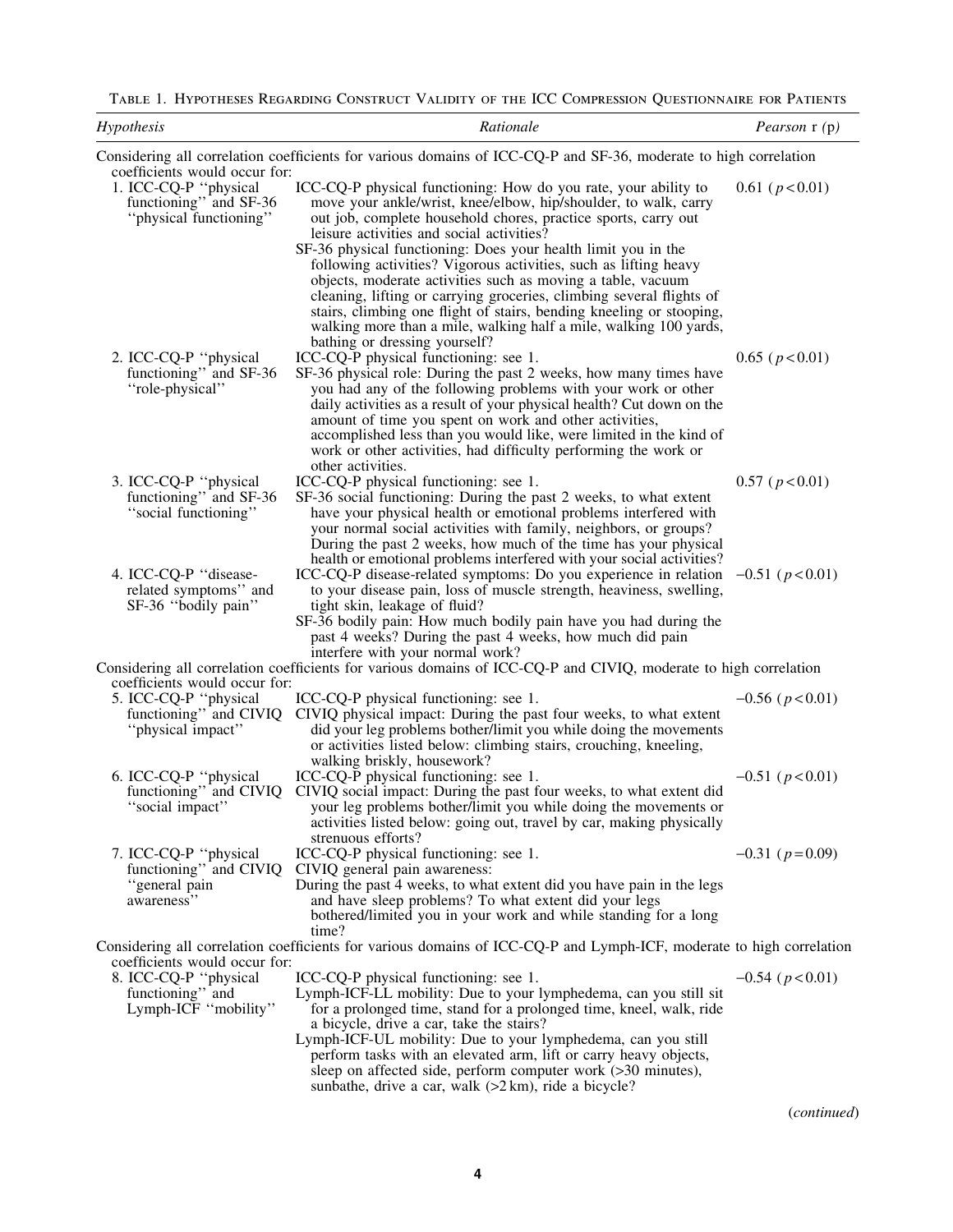#### ICC QUESTIONNAIRE EVALUATING EDEMA COMPRESSION MATERIAL 5

| Hypothesis                                                                            | Rationale                                                                                                                                                                                                                                                                                                                                                                                                                                                                                                                           | <i>Pearson</i> r (p)   |
|---------------------------------------------------------------------------------------|-------------------------------------------------------------------------------------------------------------------------------------------------------------------------------------------------------------------------------------------------------------------------------------------------------------------------------------------------------------------------------------------------------------------------------------------------------------------------------------------------------------------------------------|------------------------|
| 9. ICC-CQ-P "physical<br>functioning" and<br>Lymph-ICF<br>"household"                 | ICC-CQ-P physical functioning: see 1.<br>Lymph-ICF-LL household: Due to your lymphedema, have you<br>become more dependent on others, do you have problems with<br>organizing different matters and completing household chores?<br>Lymph-ICF-UL household: Due to your lymphedema, can you still<br>cook, clean, iron, garden?                                                                                                                                                                                                     | $-0.63$ ( $p < 0.01$ ) |
| 10. ICC-CQ-P "physical"<br>functioning" and<br>Lymph-ICF "life<br>domain/social life" | ICC-CQ-P physical functioning: see 1.<br>Lymph-ICF-LL life domain/social life: Due to your lymphedema, can<br>you fulfill your job, practice sports, carry out leisure time<br>activities, carry out social activities, wear clothes and/or shoes you<br>like to wear and go on holiday?<br>Lymph-ICF-UL life domain/social life:<br>Due to your lymphedema, can you go on holiday, perform hobbies,<br>practice sports, wear clothes and/or shoes you like to wear, fulfill<br>your job, carry out social activities with friends? | $-0.64$ ( $p < 0.01$ ) |
| 11. ICC-CQ-P "disease-<br>related symptoms" and<br>Lymph-ICF "physical<br>function"   | ICC-CQ-P "disease-related symptoms": Do you experience in<br>relation to your disease pain, loss of muscle strength, heaviness,<br>swelling, tight skin, leakage of fluid?<br>Lymph-ICF-LL physical function: Do you have at the level of your<br>leg(s) and/or foot/feet: pain, tensed skin, tingling, infections,<br>stiffness or heaviness?<br>Lymph-ICF physical function: Does your arm feel heavy, stiff,<br>swollen, feels like it has lost strength, tingle, hurt and has a tensed<br>skin?                                 | 0.41 ( $p < 0.01$ )    |

TABLE 1. (CONTINUED)

CIVIQ, Chronic Venous Insufficiency Questionnaire; ICC-CQ-P, ICC Compression Questionnaire for Patients; Lymph-ICF-LL, Lymphedema Functioning, Disability and Health Questionnaire for Lower Limb Lymphedema; Lymph-ICF-UL, Lymphedema Functioning, Disability and Health Questionnaire for Upper Limb Lymphedema; SF-36, Short Form Health Survey-36.

about the compression to be tested and about the history of compression. A nominal scoring system is used. In addition, the health care provider performs an assessment of the skin that will be covered by the tested compression. After the compression has been started, in part 2, the health care provider performs an evaluation of the tested compression (3 items) and of the adherence of the patient (1 item) on an 11-point scale (Table 2). Thereafter, the health care provider performs an assessment of the skin under the compression material or device (9 items) on a 3-point scale (absent, doubtfully present, and clearly present). The questionnaire ends with an appendix with an overview of general and disease-specific quality of life questionnaires. It is recommended to use one or more of these questionnaires, in addition to the ICC-CQ.

The calculation of the score on each domain is demonstrated in Table 2. With the exception of the domain ''dosage of compression'' with a range of scores between 0 and 168 hours, the score on each domain ranges between 0 and 10. The general questions need an answer on a nominal scale. It takes –7 minutes on average to complete parts 1 and 2 of the ICC-CQ-P as well as to complete both parts of the ICC-CQ-H.

# Step 2: Investigation of reliability and validity of the Dutch ICC-CQ

Between October 2015 and August 2016, 79 subjects were included in this study: 62 women and 17 men. Sixty-five patients were recruited in UZ Leuven in Belgium and 14 in Nij Smellinghe Hospital in the Netherlands. Mean age was  $59.6 \, (\pm 13.8)$ years. Forty-eight patients had lymphedema, and 31 patients suffered from chronic venous disease. Fifty-nine patients had compression at the level of the upper limb, 19 patients at the level of the lower limb, and 1 of the face. Fifty-two subjects wore compression garments, and 27 wore multi-layer bandages.

Reliability. In Table 3, the results regarding reliability of the ICC-CQ-P are shown. Test–retest reliability for the domains ''dosage of compression'' and ''physical functioning in relation to compression'' is very strong and for the domains ''application and removal of compression material,'' ''compression and comfort,'' and ''complications of compression" it is strong. For the domains "disease-related symptoms'' and ''general experience,'' test–retest reliability was moderate. Internal consistency of different domain scores ranged from moderate to very strong. Scoring on the different domains had an acceptable variability (SEM between 0.4 and 10.8). The greatest variability was found for the scoring on the domain ''general experience.'' Subsequently, also SRD was highest for this domain.

In Table 3 also, the results regarding reliability of the ICC-CQ-H are shown. Interrater reliability was strong for the ''compression material'' score, was moderate for the ''skin'' score, and was weak for the ''adherence'' score. Internal consistency of the domain scores was moderate to strong scores. SEM and SRD were small.

Validity. In Table 4, the remarks of the patients regarding face and content validity and details regarding floor and ceiling effect of the ICC-CQ-P are shown. All patients filled out the questionnaire for assessing face and content validity. Of all patients, 70 patients (89%) indicated that the questionnaire was completely understandable. The other 9 patients (11%) found one or more questions unclear or found the scoring system unclear. In addition, 69 patients (87%)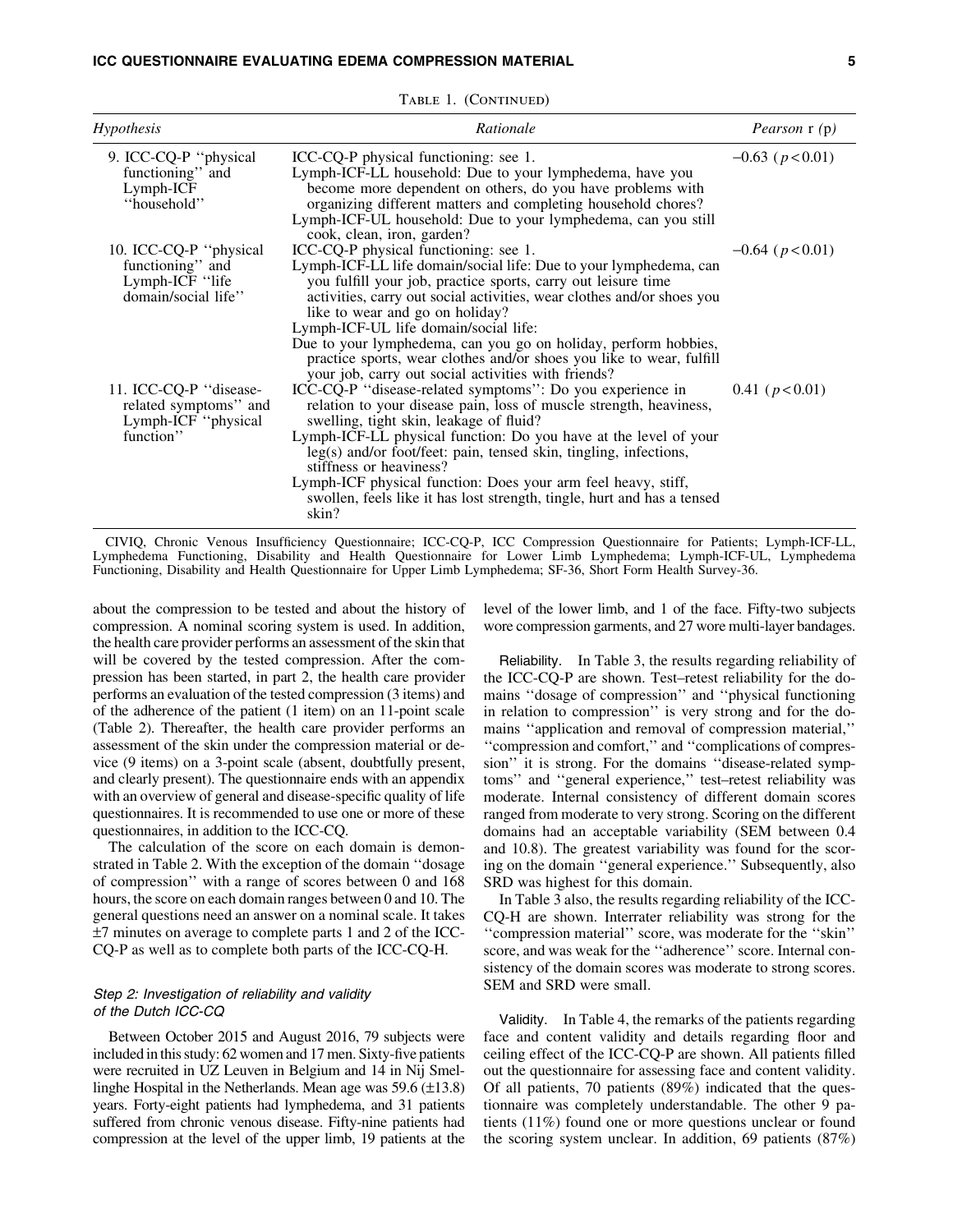

ND physical therapist and ST vascular surgeon - Belgium; HP dermatologist - Austria; RD dermatologists and EB compression specialist – the Netherlands; JH dermatologist - Switzerland; AB compression specialist - Germany; VK internist - United Kingdom; GM internist - UK;

FIG. 1. The process of development of the ICC-CQ with an overview of the kind of input from the experts/patients and the period. ICC-CQ, ICC Compression Questionnaire.

indicated that the questionnaire was complete and had no other remarks regarding the content of the questionnaire. In none of the domain scores, floor effect was present and 3 on 7 domain scores showed a ceiling effect. Table 2 shows the hypotheses of expected moderate to high correlation coefficients between domain scores of the ICC-CQ-P and domain scores of the SF-36 questionnaire, of CIVIQ, and of Lymph-ICF questionnaires (to investigate construct validity). For 10 on 11 (or 91%) hypotheses, the Pearson correlation coefficient was interpreted as moderate to strong (*r* between 0.40 and 0.90) and was accepted.

Table 4 also shows the remarks of the health care providers regarding face and content validity and details regarding floor and ceiling effect of the ICC-CQ-H. Nineteen health care providers filled out the questionnaire for assessing face and content validity. Of all health care providers, 14 (74%) found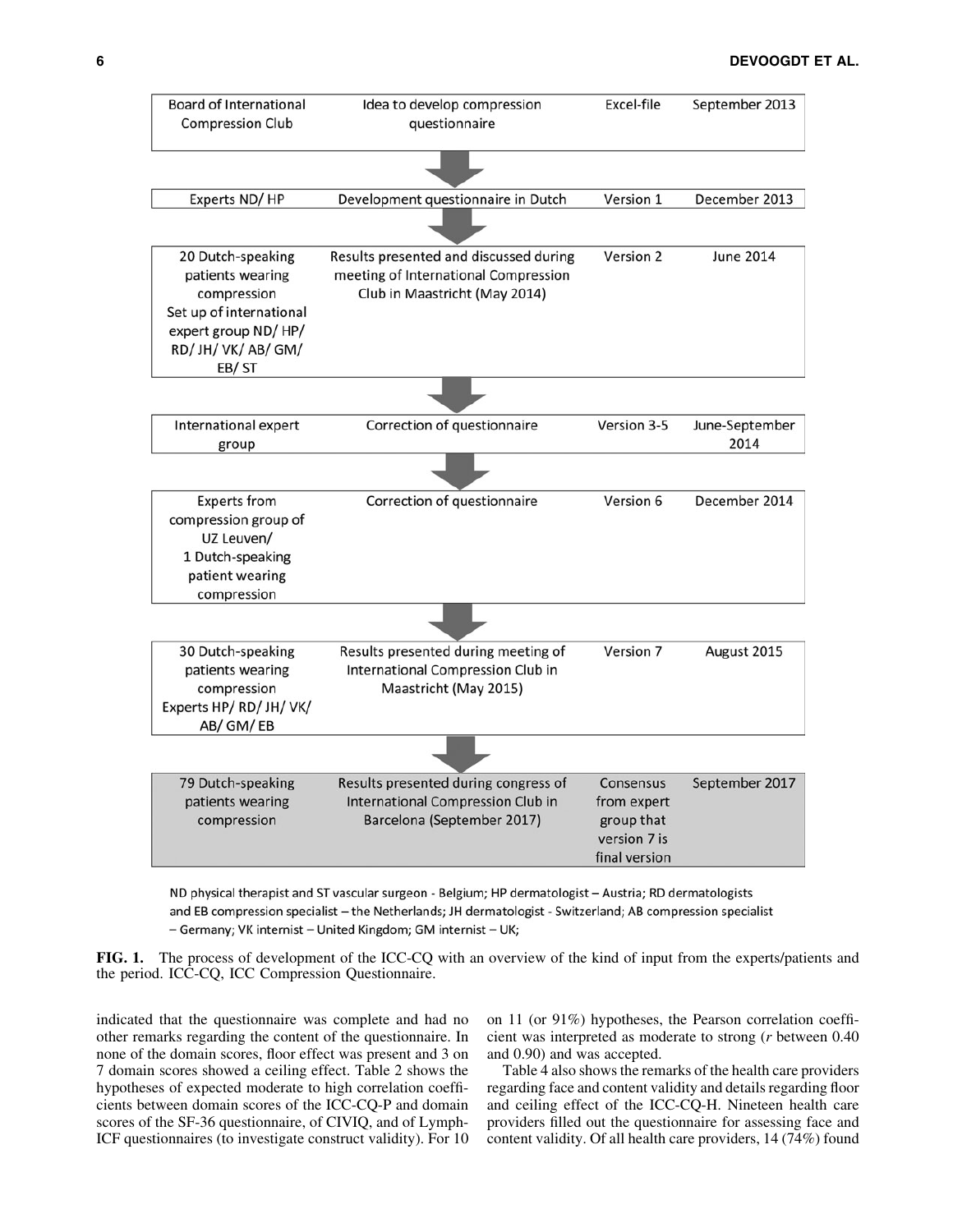#### ICC QUESTIONNAIRE EVALUATING EDEMA COMPRESSION MATERIAL **THE** CONSTRUCT ON A 2

|                                                   | ICC-CQ-P<br>Filled out by patient                                                                                                                                                                                                                                                                                                                                                | ICC-CQ-H<br>Filled out by health care<br>provider                                                                                                   |
|---------------------------------------------------|----------------------------------------------------------------------------------------------------------------------------------------------------------------------------------------------------------------------------------------------------------------------------------------------------------------------------------------------------------------------------------|-----------------------------------------------------------------------------------------------------------------------------------------------------|
| BEFORE START OF<br>TESTED COMPRESSION             | Part 1:<br>General questions<br>Physical functioning without<br>wearing compression<br>Disease-related symptoms                                                                                                                                                                                                                                                                  | Part 1:<br>General assessment, with<br>description of:<br>patient<br>compression to be<br>tested<br>history of<br>compression<br>Assessment of skin |
| AT FOLLOW-UP, AFTER WEARING TESTED<br>COMPRESSION | Part 2:<br>Seven domains:<br>1) dosage of compression (3<br>items)<br>2) application and removing<br>of compression (4 items)<br>3) compression and comfort<br>(6 items)<br>4) complications of<br>compression (12 items)<br>5) physical functioning in<br>relation to compression (9<br>items)<br>6) disease-related symptoms<br>(7 items)<br>7) general experience (1<br>item) | Part 2:<br>Three domains:<br>1) tested compression (3<br>items)<br>2) adherence (1 item)<br>3) assessment of skin<br>under compression (9<br>items) |

FIG. 2. Procedure of use of ICC-CQ in a clinical trial.

the questionnaire completely understandable. The other five health care providers found one question unclear (*N*= 4) or the scoring system unclear (*N*= 1). Moreover, all except one health care provider (95%) found the questionnaire complete. Neither floor nor ceiling effects of the domain scores were present.

In September 2017, the results regarding reliability and validity of the Dutch ICC-CQ were presented during the congress of the International Society of Lymphology in Barcelona. The expert group reached consensus that the seventh version is the final version.

#### Step 3: Translation of the questionnaire into English

Comparison of the backward translation with the original Dutch ICC-CQ was performed, and modifications were provided to the translation if needed. This resulted in the final version after unanimous agreement of all translators. Clinimetric properties of the English version of the questionnaire have yet to be investigated.

#### **Discussion**

The Dutch ICC-CQ is the first reliable and valid questionnaire to evaluate the effect of different kinds of compression materials and systems and its acceptance and experience by the patient.

The finalized ICC-CQ represents a synthesis of the available specific literature, input from an international panel of experts, and experience of expert patients with lymphedema

Table 2. Overview of the Domains of the ICC Compression Questionnaire for Patients and Health Care Providers, the Items in Each Domain, and the Formula to Calculate the Domain Scores

| Domain                                                         | <i>Items</i>                                                                                                                                                                            | Calculation score                                                                       |
|----------------------------------------------------------------|-----------------------------------------------------------------------------------------------------------------------------------------------------------------------------------------|-----------------------------------------------------------------------------------------|
| ICC-CQ-P                                                       |                                                                                                                                                                                         |                                                                                         |
| Dosage of compression<br>$(0-168)$                             | No. of days past week; no. of hours during<br>daytime; no. of hours at night                                                                                                            | $=$ question 1 $\times$ (question 2 + question 3)                                       |
| Application and<br>removing of<br>compression $(0-10)$         | Able to put on without help; able to put on with<br>help; able to take off without help; able to<br>take off with help                                                                  | $= ($ [question 1×2] + question 2b) +<br>([question $3 \times 2$ ] + question 4b)/6     |
| Compression and<br>comfort $(0-10)$                            | Able to wear shoes; able to wear clothes; feeling<br>immediately; feeling during daytime; feeling<br>at night; appearance                                                               | $=[\text{sum of questions }1-6]/[6 - \text{no. of}]$<br>questions not answered]         |
| Complication of<br>compression $(0-10)$                        | Skin irritation; tender spots; skin damage;<br>itching; warmth; throbbing; cramps; cutting<br>in; slippage; local swelling; bulky feeling; too<br>tight feeling; other; other           | $=[\text{sum of questions }1-14]/[14 - \text{no. of}]$<br>questions not answered]       |
| Physical functioning<br>in relation to<br>compression $(0-10)$ | Able to move wrist/ankle; elbow/knee;<br>shoulder/hip; use spoon/walk; carry out job;<br>complete household chores; practice sports,<br>carry out leisure activities; social activities | $=[\text{sum of questions }1-9]/[9 - \text{no. of}]$<br>questions not answered]         |
| Disease-related<br>symptoms $(0-10)$                           | Pain; loss of muscle strength; heaviness;<br>swelling; tight skin; tingling; leakage                                                                                                    | $=[sum of questions 1-7]/[7 - no. of$<br>questions not answered]                        |
| General experience<br>$(0-10)$                                 | Experience                                                                                                                                                                              | $=$ question 8                                                                          |
| ICC-CQ-H                                                       |                                                                                                                                                                                         |                                                                                         |
| Compression material<br>$(0-10)$                               | Cover; fit; appropriate                                                                                                                                                                 | $=[\text{sum of questions } 2-4]/[3 - \text{no. of}]$<br>questions not answered]        |
| Adherence $(0-10)$                                             | Adherence                                                                                                                                                                               | $=$ question 5                                                                          |
| Skin $(0-10)$                                                  | Dry; local swelling; general redness; local<br>redness; strangulation; blister; erosion;<br>ulceration; papules; other                                                                  | = ([sum of questions $2.1 - 2.10$ ]/[10 – no.<br>of questions not answered]) $\times$ 5 |

ICC-CQ-H, ICC Compression Questionnaire for health care providers.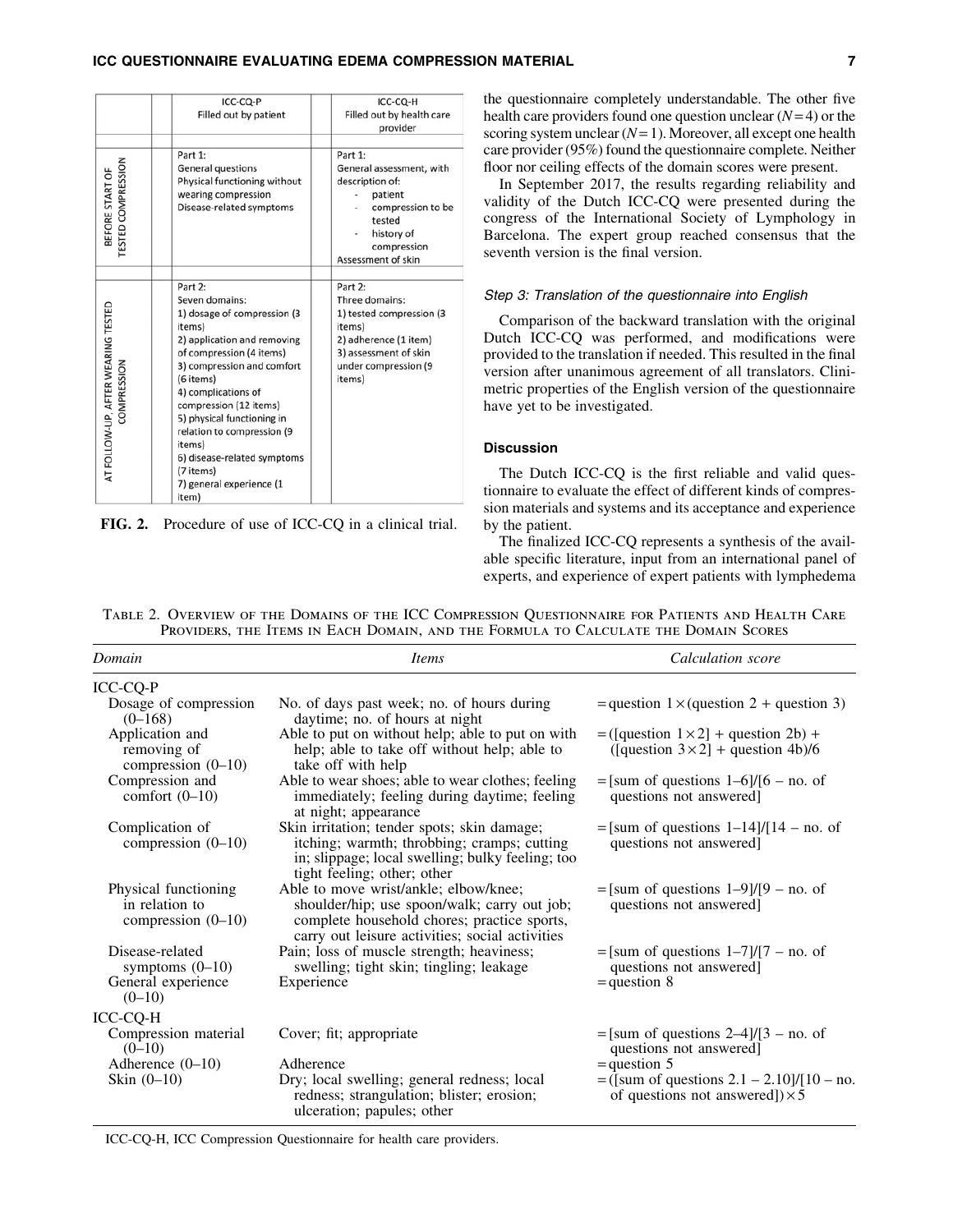Table 3. Mean Scores (Min; Max) of the First and Second Rating and Reliability, Internal Consistency, Variability, and Clinically Important Change of the ICC Compression Questionnaire for Patients and Health Care Providers

|                                                              | Rating 1<br>Mean<br>(min; max) | Rating 2<br>Mean<br>(min; max)            | <i>Reliability</i> <sup>a</sup> | <i>Internal</i><br>consistency<br>Cronbach's $\alpha$ | Variability<br><b>SEM</b> | Clinical<br>important<br>change<br><b>SRD</b><br>$(95\% \; CI)$ |
|--------------------------------------------------------------|--------------------------------|-------------------------------------------|---------------------------------|-------------------------------------------------------|---------------------------|-----------------------------------------------------------------|
|                                                              |                                |                                           | ICC<br>$(95\% \; CI)$           |                                                       |                           |                                                                 |
| ICC compression questionnaire for patients                   |                                |                                           |                                 |                                                       |                           |                                                                 |
| Dosage of compression<br>$[0 - 168]$                         | 99.0 (14; 168)                 | 99.9 (14; 168)                            | $0.93(0.90)$ to<br>0.96         | 0.97                                                  | 10.8                      | $30.0$ (-30.9 to<br>29.2)                                       |
| Application and removing<br>$[0 - 10]$                       | $8.3$ (2.7; 10.0)              | 8.2 $(1.7; 10.0)$ 0.89 $(0.83$ to         | (0.93)                          | 0.94                                                  | 0.7                       | $2.0$ (-2.0 to<br>2.0                                           |
| Compression and comfort<br>$[0 - 10]$                        | 6.7(0.0; 10.0)                 | 8.3 (1.3; 10.0) 0.82 (0.72 to             | (0.88)                          | 0.91                                                  | $1.0\,$                   | $2.7$ (-3.1 to<br>(2.3)                                         |
| Complications of<br>compression $[0-10]$                     | 2.5(0.2; 6.3)                  | 2.5(0.3; 6.2)                             | $0.81$ (0.72 to<br>(0.87)       | 0.89                                                  | 0.7                       | $2.0$ (-2.0 to<br>1.9)                                          |
| Physical functioning<br>in relation to<br>compression [0-10] | $8.2$ (2.4; 10.0)              | 8.3 (4.0; 10.0) 0.93 (0.90 to             | 0.96                            | 0.97                                                  | 0.4                       | $1.2$ (-1.3 to<br>1.1)                                          |
| Disease-related symptoms<br>$[0 - 10]$                       | 2.7(0.0; 8.3)                  | 2.7(0.0; 7.6)                             | $0.73$ (0.61 to<br>0.82)        | 0.85                                                  | 1.1                       | $3.1 (-3.0)$ to<br>3.2)                                         |
| General experience<br>$[0 - 10]$                             | 7.5(0; 10)                     | 7.8(0; 10)                                | $0.55(0.31)$ to<br>0.72)        | 0.71                                                  | 1.8                       | $5.0$ ( $-5.3$ to<br>4.7)                                       |
| ICC compression questionnaire for health care providers      |                                |                                           |                                 |                                                       |                           |                                                                 |
| Compression material<br>$[0 - 10]$                           | 8.6(5.0; 10.0)                 | 8.6 $(5.0; 10.0)$ 0.71 $(0.58 \text{ to}$ | 0.97)                           | 0.83                                                  | 0.6                       |                                                                 |
| Adherence $[0-10]$                                           | 9.4(4; 10)                     | 9.5(6; 10)                                | $0.39(0.19)$ to<br>0.56)        | 0.56                                                  | 0.8                       |                                                                 |
| Skin [0-10]                                                  | 2.3(0.0; 7.5)                  | 2.4(0.0; 7.0)                             | $0.82$ (0.73 to<br>0.94)        | 0.90                                                  | 0.7                       |                                                                 |

<sup>a</sup>Test-retest reliability for ICC-CQ-P and interrater reliability for ICC-CQ-H.

CI, confidence interval; SEM, standard error of measurement; SRD, smallest real difference.

or chronic venous disease. The questionnaire was refined over seven steps. Since there is no other tool to evaluate compression material and systems in the literature, we were not able to compare the results of our study with an existing questionnaire.

Face and content validity of the ICC-CQ was good. More than 75% of the patients and health care providers found their questionnaire understandable and complete. In Table 4, a reply on the different remarks from patients and health care providers with consensus from the expert group is shown. Construct validity was very strong. Ten of 11 (91%) hypotheses assessing construct validity were accepted. For these 10 hypotheses, moderate correlation coefficients were found between expected domain scores of the ICC-CQ-P and domain scores of other reliable and valid questionnaires that evaluate the same construct. It is important to note that we were unable to investigate construct validity of the complete ICC-CQ. Since evaluation tools to validate the other domains of ICC-CQ are missing in the literature, the hypotheses were only formulated about the ''physical functioning'' and ''disease-related symptom'' domain of ICC-CQ-P.

Except for the ''general experience'' domain, test–retest reliability of the ICC-CQ-P was good to very good, internal consistency was good, and measurement variability and clinical important change was small. Test–retest reliability of the score on the ''disease-related symptoms'' domain was borderline strong. This is unexpected, since the questions in this domain resemble the questions of the ''physical function'' domain of the Lymph-ICF questionnaires closely and its test–retest reliability is very strong.8,9 One of the remarks regarding face validity was that some patients did not know whether they had to evaluate their symptoms because of the disease or the side effects of the compression material/ system. It may be that a number of patients scored it differently on different occasions. With the exception of the ''adherence'' domain, interrater reliability of the ICC-CQ-H was moderate to strong, internal consistency was strong to very strong, and measurement variability was small.

The present study had several strengths. First, the questionnaire was developed in different stages with an improvement of each version. Second, the construction was based on input from 11 experts in compression therapy and from seven different countries on the one hand and from 51 patients wearing compression on the other hand. Third, the investigation of reliability and validity of the final Dutch ICC-CQ was performed on a large group of patients (*n* = 79) in two different countries. Fourth, the study group was representative for all patients receiving compression (i.e., mix of patients with lymphedema or chronic venous insufficiency and of patients wearing compression garments or bandages). Finally, different aspects of reliability and validity were investigated.

The present study also had some weaknesses. First, not all types of compression therapy were applied. The included patients wore compression garments or bandages and did not receive intermittent pneumatic compression nor did they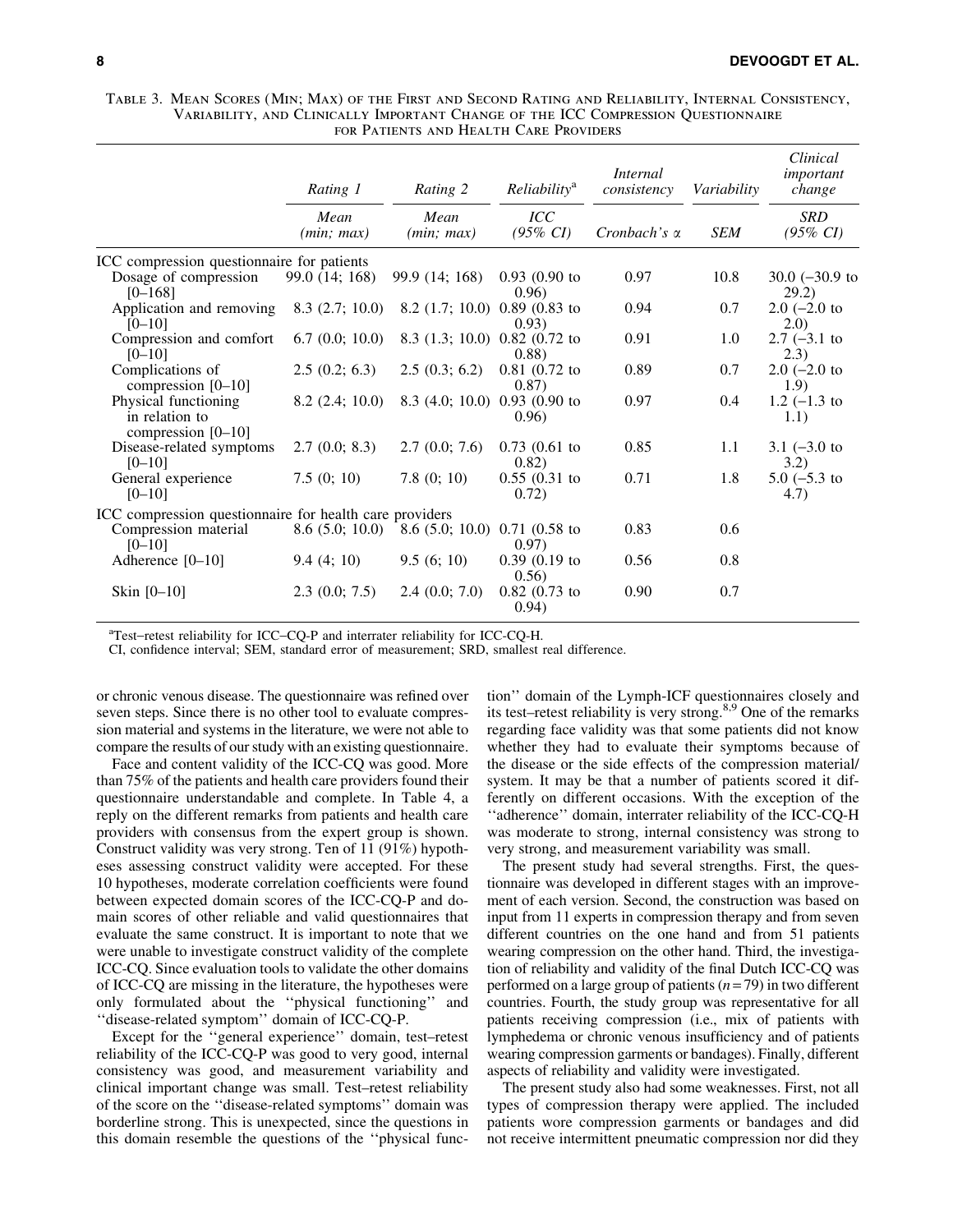| Remark regarding                                                | <i>Face validity</i> $($ = <i>remarks</i><br>regarding comprehensibility of<br>questions and scoring system)<br>and content validity $($ = remarks<br>regarding completeness of<br>questionnaire and other remarks<br>regarding content)                                                                                                                     | Floor vs.<br>ceiling effect<br>$( =\% \; score$<br>of 0 vs. $10$ ) | Reply on remarks with consensus<br>from expert group                                                                                                                                                                                                                                                                                                                                                                                                                                                                                                  |
|-----------------------------------------------------------------|--------------------------------------------------------------------------------------------------------------------------------------------------------------------------------------------------------------------------------------------------------------------------------------------------------------------------------------------------------------|--------------------------------------------------------------------|-------------------------------------------------------------------------------------------------------------------------------------------------------------------------------------------------------------------------------------------------------------------------------------------------------------------------------------------------------------------------------------------------------------------------------------------------------------------------------------------------------------------------------------------------------|
| ICC-CQ-P<br>Questionnaire in<br>general                         | It judges rather the effect and<br>experience from compression<br>garments and not from<br>bandages $(N=2)$<br>It is difficult to distinguish the<br>side effects caused by<br>compression material from the<br>side effects caused by the<br>disease $(N=2)$<br>Questions about durability of the<br>compression material and<br>system are missing $(N=2)$ |                                                                    | Only the questions in the "application and<br>removing of compression" domain are<br>more specific for compression garments<br>and this is because bandages are<br>applied or removed without the use of<br>material. However, a person wearing<br>bandages can answer all questions in<br>this domain.<br>It is, indeed, difficult to completely<br>distinguish the scoring of these two<br>domains. Therefore, the separate<br>domains only contain the typical side<br>effects and there is no overlap.<br>Indeed, this information is missing and |
| Scoring system                                                  | Since the anchors of the scoring<br>system are changing, the<br>scoring is sometimes difficult<br>$(N=1)$<br>It is difficult to express the<br>amount of problems in a<br>number $(N=2)$<br>Since the effect and experience<br>from the compression material<br>changes from day to day, it is<br>difficult to score the questions                           |                                                                    | has to be evaluated separately.<br>These remarks are typically reported<br>when patients have to fill out a<br>questionnaire when using a numeric<br>scale. A numeric scale was chosen (and<br>not a scale with words), because<br>numbers result in more accurate<br>estimates. <sup>33</sup><br>Advise the patients to score the mean<br>effect and experience of the last week.                                                                                                                                                                    |
| Dosage of<br>compression<br>domain                              | $(N=3)$<br>What is daytime and what is<br>night time $(N=1)$                                                                                                                                                                                                                                                                                                 | $1\%$ <sup>a</sup> vs. $19\%$ <sup>b</sup>                         | In the questionnaire, add between<br>brackets the explanation "the waking<br>hours" after the word "daytime" and<br>the explanation "the hours sleeping in<br>bed" after the word "night." In fact,<br>based on this information, we want to<br>know the dosage of compression during<br>24 hours, so the exact hours during the                                                                                                                                                                                                                      |
| Application and<br>removing of<br>compression<br>domain         | Not possible to distinguish<br>between help from others and<br>help from a device $(N=1)$<br>The difference in scoring<br>between with and without help<br>is not obvious $(N=1)$                                                                                                                                                                            | 0% vs. 52%                                                         | day and at night are not necessary.<br>Based on input from other patients, the<br>structure of this domain has changed<br>several times during the construction<br>process. Finally, consensus with the<br>expert group was reached to apply the<br>current structure.                                                                                                                                                                                                                                                                                |
| Compression and<br>comfort domain                               | It is not clear what is meant with<br>usual shoes: preferred shoes or<br>wearable shoes $(N=1)$                                                                                                                                                                                                                                                              | 1% vs. 12%                                                         | In that case, the patient has to score that<br>she is not able to wear her usual shoes.<br>Add between brackets the words "you<br>like to wear" after shoes.                                                                                                                                                                                                                                                                                                                                                                                          |
| Complications of<br>compression<br>domain                       | "Development of blue toes" is<br>missing $(N=1)$<br>"Hypoesthesia of the toes" is<br>missing $(N=1)$                                                                                                                                                                                                                                                         | $6\%$ vs. $0\%$                                                    | Patients have to fill out these missing<br>complaints in the section "other<br>specific problems."                                                                                                                                                                                                                                                                                                                                                                                                                                                    |
| Physical functioning<br>in relation to<br>compression<br>domain |                                                                                                                                                                                                                                                                                                                                                              | $0\%$ vs. $0\%$                                                    |                                                                                                                                                                                                                                                                                                                                                                                                                                                                                                                                                       |

# Table 4. Face and Content Validity of the ICC Compression Questionnaire for Patients and of Health Care Providers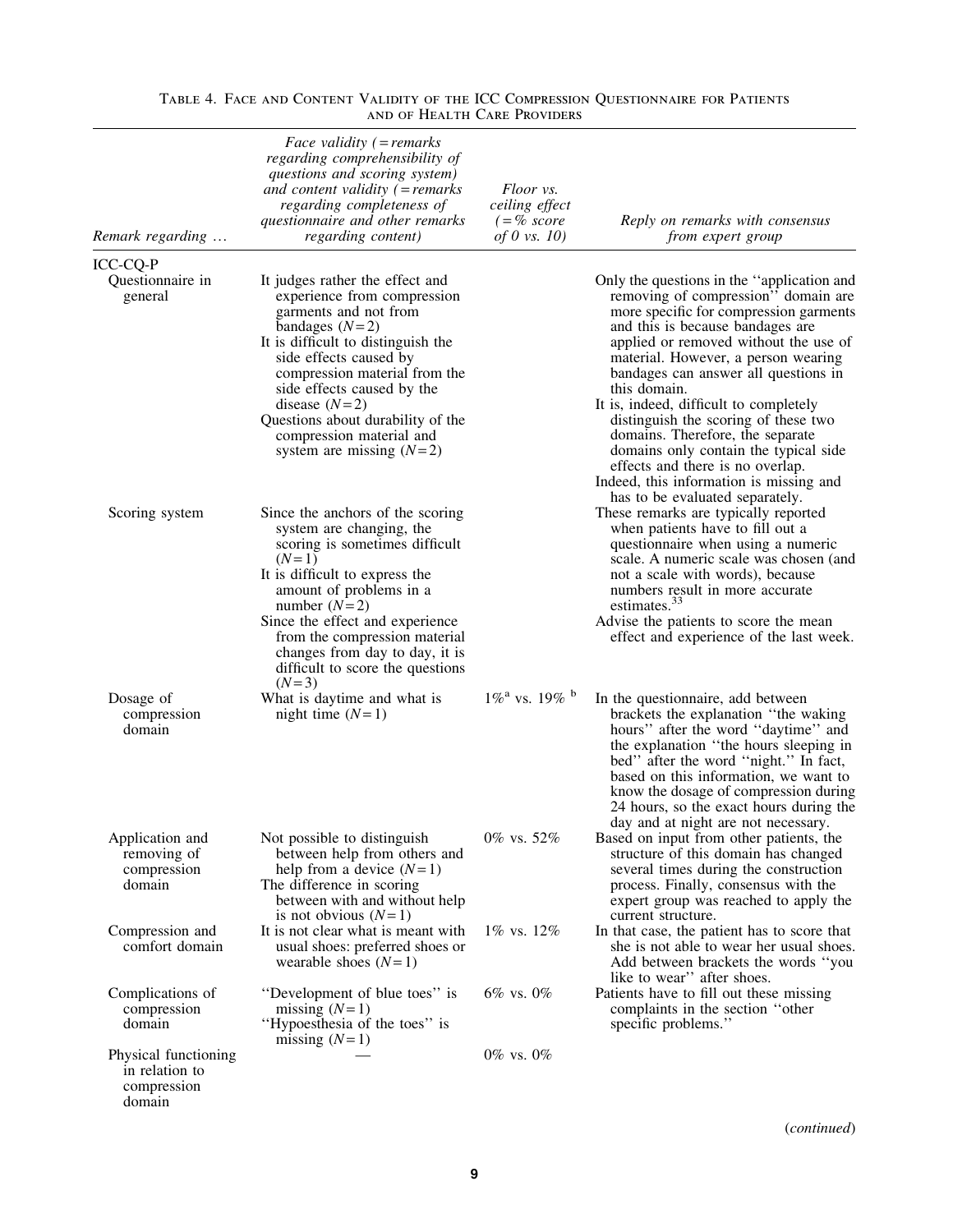| Remark regarding                        | Face validity $($ = remarks<br>regarding comprehensibility of<br>questions and scoring system)<br>and content validity $($ = remarks<br>regarding completeness of<br>questionnaire and other remarks<br>regarding content)                                                                                                                                                                                                                       | Floor vs.<br>ceiling effect<br>$( = % score$<br>of 0 vs. $10$ ) | Reply on remarks with consensus<br>from expert group                                                                                                                                                                                                                                                                                                                                                                                                                                                                                                                                                                                                                                                                                                                                                                                                                |
|-----------------------------------------|--------------------------------------------------------------------------------------------------------------------------------------------------------------------------------------------------------------------------------------------------------------------------------------------------------------------------------------------------------------------------------------------------------------------------------------------------|-----------------------------------------------------------------|---------------------------------------------------------------------------------------------------------------------------------------------------------------------------------------------------------------------------------------------------------------------------------------------------------------------------------------------------------------------------------------------------------------------------------------------------------------------------------------------------------------------------------------------------------------------------------------------------------------------------------------------------------------------------------------------------------------------------------------------------------------------------------------------------------------------------------------------------------------------|
| Disease-related<br>symptoms domain      | Do I have to score the symptoms<br>related to the disease or<br>evoked by the treatment<br>(bandaging)? $(N=2)$<br>I do not understand "tensed<br>skin" $(N=1)$                                                                                                                                                                                                                                                                                  | $20\%$ vs. $0\%$                                                | Emphasize here that the patient has to<br>score the symptoms related from the<br>disease (i.e., lymphedema or chronic<br>venous insufficiency). The side effects<br>from the bandaging are scored in the<br>"complication and compression"<br>domain. If the questionnaire is used in a<br>randomized controlled trial comparing<br>two compression materials/systems, the<br>"disease-related symptom" domain has<br>to be scored at baseline (before the start<br>of wearing the compression) and<br>without using the material or system.<br>After using the material or system<br>during a certain time interval, the<br>patient fills out the "disease-related<br>symptom" domain again while wearing<br>the compression material/system. In<br>this way, the change of symptoms<br>related to the disease (i.e., treated by<br>the compression) is evaluated. |
| General experience<br>domain            |                                                                                                                                                                                                                                                                                                                                                                                                                                                  | 6% vs. 29%                                                      |                                                                                                                                                                                                                                                                                                                                                                                                                                                                                                                                                                                                                                                                                                                                                                                                                                                                     |
| ICC-CQ-H<br>Questionnaire in<br>general |                                                                                                                                                                                                                                                                                                                                                                                                                                                  |                                                                 |                                                                                                                                                                                                                                                                                                                                                                                                                                                                                                                                                                                                                                                                                                                                                                                                                                                                     |
| Scoring system                          | Difficult to distinguish between<br>present and doubtfully present<br>$(N=1)$                                                                                                                                                                                                                                                                                                                                                                    |                                                                 | During the construction process, to<br>simplify the scoring, the scoring system<br>was changed from an 11-point scale<br>into a 3-point scale with words. This<br>change has led to an improvement of<br>interrater reliability and a decrease of<br>measurement variability.                                                                                                                                                                                                                                                                                                                                                                                                                                                                                                                                                                                       |
| Compression<br>material domain          |                                                                                                                                                                                                                                                                                                                                                                                                                                                  | 0% vs. 20%                                                      |                                                                                                                                                                                                                                                                                                                                                                                                                                                                                                                                                                                                                                                                                                                                                                                                                                                                     |
| Adherence domain<br>Skin domain         | Global swelling is missing<br>$(N=1)$<br>Local redness is scored<br>identically as strangulation<br>$(N=1)$<br>Difference between local and<br>general redness is not obvious<br>$(N=2)$<br>When do you report that<br>strangulation is present: only<br>in case of non-expected<br>strangulation or also in case of<br>expected strangulation that is<br>present for instance when<br>there is compression at the<br>level of the knee? $(N=1)$ | 0% vs. 67%<br>8% vs. 0%                                         | Global swelling is scored in the ICC-CQ-<br>P in the "disease-related symptoms"<br>domain.<br>The content of this domain has changed a<br>lot during the construction process. To<br>improve face validity, for instance,<br>after each item a small explanation is<br>provided. The health care provider has<br>to read these explanations before<br>starting to fill out the questionnaire.                                                                                                                                                                                                                                                                                                                                                                                                                                                                       |

TABLE 4. (CONTINUED)

 $a_0$ –16 hours; <sup>b</sup>152–168 hours.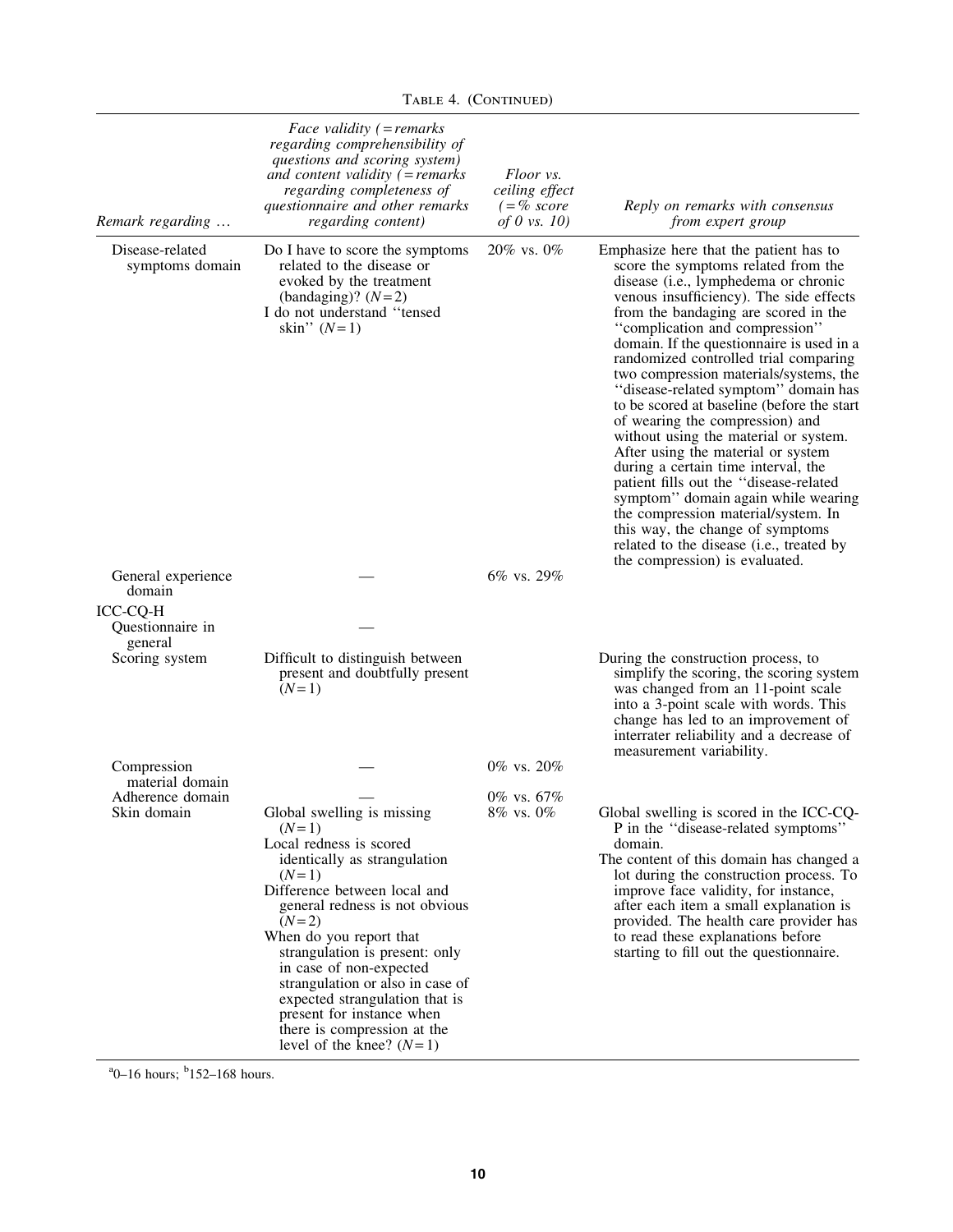wear velcro bandages. Second, it was not possible to investigate construct validity of all domains of the questionnaire for patients and health care providers. The reason is that no evaluation tool assessing compression material and systems exists in the literature. Third, not all clinimetric properties of the Dutch ICC-CQ were investigated. Responsiveness has to be further explored. In addition, further research into the clinimetric properties of the English version of the ICC-CQ is warranted, as well as into those of other already existing translations such as the German and French language versions.

Besides the application of this questionnaire in longitudinal comparative studies, it can be used in clinical practice to make adjustments to the applied compression based on patients' feedback regarding comfort of the compression materials as well as on skin inspection as performed by the health provider, to improve patients' quality of life during treatment.

#### **Conclusions**

In conclusion, the Dutch ICC-CQ is the first reliable and valid questionnaire to evaluate different kinds of compression material and devices and its acceptance and experience by Dutch-speaking patients with lymphedema or chronic venous disease. In the future, the questionnaire can be used in longitudinal comparative studies to compare the effect and patients' views of different kinds of compression therapy. In clinical practice, this tool enables an objective evaluation of the applied compression to make adjustments to the patient-specific treatment program if needed. Further research is needed to examine responsiveness of the Dutch version and the reliability and validity of the questionnaire in other languages than Dutch.

#### Acknowledgments

The authors are very grateful to all the collaborators and patients who participated in this study. All authors critically revised the article for important intellectual content and approved the final article.

#### Ethical statement

This study obtained approval from the Ethical Committees of UZ Leuven (B322201523795) and of Nij Smellinghe Hospital (15-335/MdH/AB).

#### Authors' Contributions

All authors read and approved the final article. The corresponding author attests that all listed authors meet the authorship criteria and that no others meeting the criteria have been omitted.

# Author Disclosure Statement

No competing financial interests exist.

# Funding Information

No funding was received for this article.

#### Supplementary Material

Supplementary Appendix S1 Supplementary Appendix S2

#### **References**

- 1. International Society of Lymphology. The diagnosis and treatment of peripheral lymphedema: 2020 Consensus Document of the International Society of Lymphology. Lymphology 2020; 53:3–19.
- 2. Vuylsteke ME, Colman R, Thomis S, Guillaume G, Van Quickenborne D, Staelens I. An epidemiological survey of venous disease among general practitioner attendees in different geographical regions on the globe: The final results of the Vein Consult Program. Angiology 2018; 69:779–785.
- 3. Rabe E, Guex JJ, Puskas A, Scuderi A, Fernandez Quesada F, Coordinators VCP. Epidemiology of chronic venous disorders in geographically diverse populations: Results from the Vein Consult Program. Int Angiol 2012; 31:105–115.
- 4. Felty CL, Rooke TW. Compression therapy for chronic venous insufficiency. Semin Vasc Surg 2005; 18:36–40.
- 5. Cesarone MR, Belcaro G, Agus G, Georgiev M, Errichi BM, Marinucci R, et al. Management of superficial vein thrombosis and thrombophlebitis: Status and expert opinion document. Angiology 2007; 58 Suppl 1:7S–14S; discussion 14S–15S.
- 6. Partsch H, Clark M, Bassez S, Benigni JP, Becker F, Blazek V, et al. Measurement of lower leg compression in vivo: Recommendations for the performance of measurements of interface pressure and stiffness: Consensus statement. Dermatol Surg 2006; 32:224–232; discussion 33.
- 7. Viehoff PB, van Genderen FR, Wittink H. Upper limb lymphedema 27 (ULL27): Dutch translation and validation of an illness-specific health-related quality of life questionnaire for patients with upper limb lymphedema. Lymphology 2008; 41:131–138.
- 8. Devoogdt N, De Groef A, Hendrickx A, Damstra RJ, Christiaansen A, Geraerts I, et al. Lymphedema functioning, disability and health questionnaire for lower limb lymphedema (Lymph-ICF-LL): Reliability and validity. Phys Ther 2014; 94:705–721.
- 9. Devoogdt N, Van Kampen M, Geraerts I, Coremans T, Christiaens MR. Lymphoedema functioning, disability and health questionnaire (Lymph-ICF): Reliability and validity. Phys Ther 2011; 91:944–957.
- 10. Keeley V, Crooks S, Locke J, Veigas D, Riches K, Hilliam R. A quality of life measure for limb lymphoedema (LYMQOL). J Lymphoedema 2010; 5:26–37.
- 11. Augustin M, Bross F, Foldi E, Vanscheidt W, Zschocke I. Development, validation and clinical use of the FLQA-I, a disease-specific quality of life questionnaire for patients with lymphedema. Vasa 2005; 34:31–35.
- 12. Klernas P, Johnsson A, Horstmann V, Kristjanson LJ, Johansson K. Lymphedema Quality of Life Inventory (LyQLI)-development and investigation of validity and reliability. Qual Life Res 2015; 24:427–439.
- 13. Kahn SR, Lamping DL, Ducruet T, Arsenault L, Miron MJ, Roussin A, et al. VEINES-QOL/Sym questionnaire was a reliable and valid disease-specific quality of life measure for deep venous thrombosis. J Clin Epidemiol 2006; 59: 1049–1056.
- 14. Kutlu A, Yilmaz E, Cecen D, Eser E, Ozbakkaloglu A. The Turkish validity and reliability of the venous insufficiency epidemiological and economic study-quality of life/symptoms scales. Angiology 2011; 62:329–337.
- 15. Launois R, Reboul-Marty J, Henry B. Construction and validation of a quality of life questionnaire in chronic lower limb venous insufficiency (CIVIQ). Qual Life Res 1996; 5: 539–554.